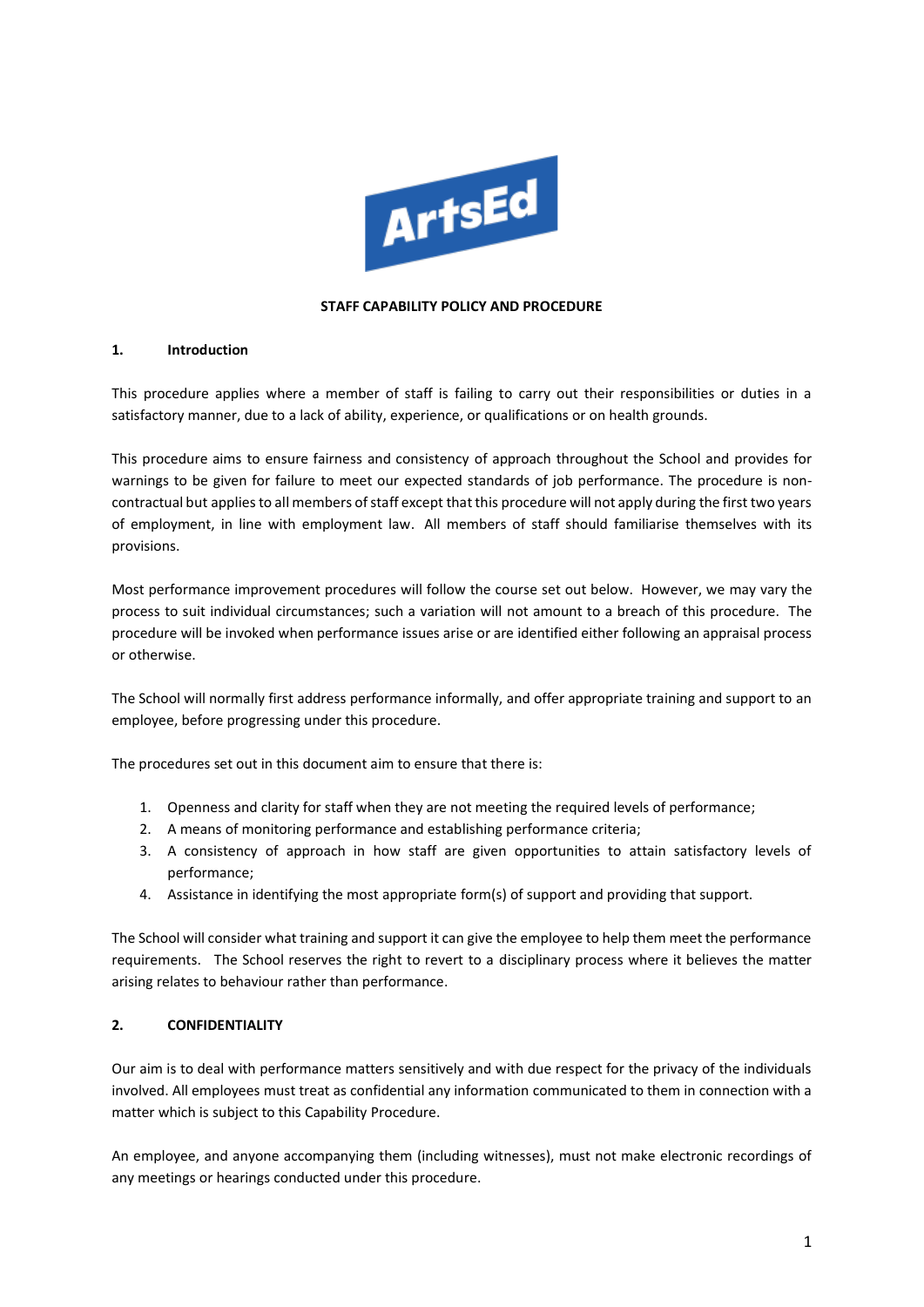### **3. SUSPENSION**

Where an employee is accused of an act of serious or gross negligence, they may be suspended from work on full pay and benefits, pending the outcome of the capability (or the disciplinary procedure if that is more appropriate). Such suspension is considered to be of mutual benefit and does not imply that any decision has already been made in relation to this procedure (or the disciplinary procedure.)

Where appropriate, during any investigation or suspension, the Principal, Headteacher, or Head of HR will appoint a senior member of staff, who is not involved in the capability procedure, to provide guidance and support to the member of staff under investigation or suspension.

Staff will be able to access the Simply Health Employee Assistance Programme for advice and support should they wish to do so.

### **[Simply Health](https://www.simplyhealth.co.uk/) EAP: 0800 9753347**

## **4. FORMAL CAPABILITY MEETINGS**

After all other avenues have been exhausted, we may consider it is necessary to invoke the formal capability procedure, if so, we will inform the employee in writing. In so doing, we will give the employee reasonable notice of a capability meeting and set out details of the alleged shortfall or failure in performance, together with any evidence relied upon if practicable and available.

The sequence of available meetings is laid out in the flow chart at Appendix A.

At all stages of the procedure, the employee will be allowed to attend a capability meeting with a colleague or a trade union official as a representative and will be given an opportunity to state their case.

Failure to reach the required standard agreed at a formal capability meeting where an informal meeting has already been held, will result in a formal capability hearing.

The employee must take all reasonable steps to attend the hearing. If they fail to attend the this will usually be rearranged once, but should they fail to attend the rearranged hearing then a decision may be reached in their absence.

Following the hearing, the School will write to the employee to confirm the decision and to advise the employee of the right to appeal the decision if they are not satisfied with it.

## **5. APPEAL**

An employee may appeal against a decision within five working days of receipt of the written decision. Such appeals are to be made in writing to the Head of HR.

The appeal hearing will be convened as soon as is reasonably practicable. The appeal hearing will be held by a senior colleague and a panel of up to two Trustees (who have had no prior involvement). The Head of HR will attend to provide HR support and guidance and to take notes. Where new evidence arises prior to or during the appeal the employee will be given access to any relevant information or evidence and will have the opportunity to make their representations. The employee will have the right to be accompanied at any appeal meeting by a colleague or trade union representative. The employee will be informed in writing of the decision of the appeal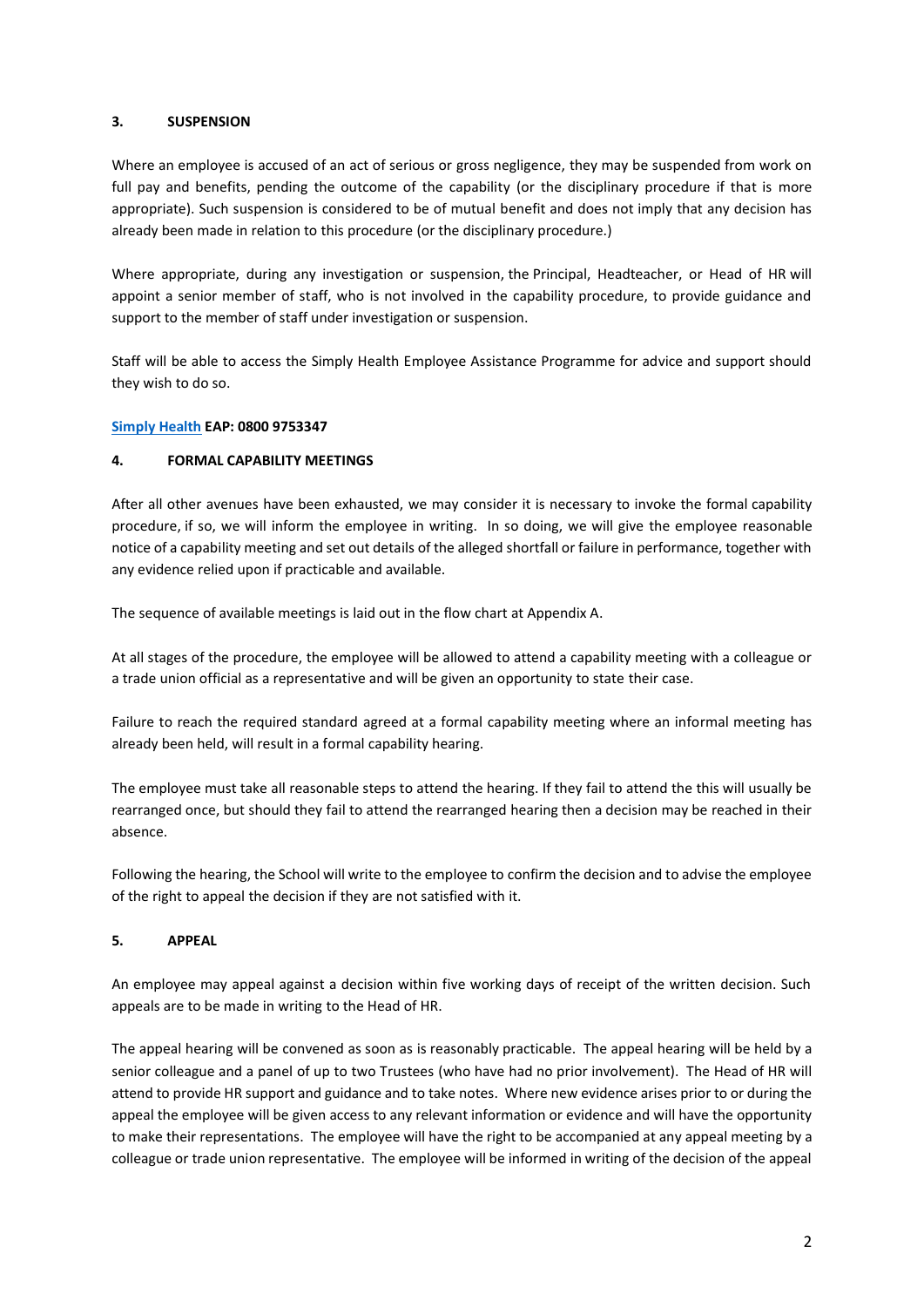hearing following the conclusion of the hearing. Such decision will be final. In the event of an unsuccessful appeal against a decision to dismiss the original dismissal date shall stand.

If the performance shortfall or failure is dealt with under the formal capability procedure, a record will be kept of the shortfall or failure, the defence or mitigation, minutes of the capability hearing, the action taken and reasons for it, whether an appeal was lodged, its outcome and any subsequent developments. These records are confidential and will be retained on the employees personnel file in accordance with the prevailing data protection legislation and with due regard to [General Data Protection](https://ico.org.uk/for-organisations/guide-to-data-protection/guide-to-the-general-data-protection-regulation-gdpr/) Regulations.

### **6. PERFORMANCE WARNINGS**

Decisions could include the following:

#### **Written warning**

In the case of a serious shortfall or failure, or a repetition of an earlier shortfall or failure, the employee will be given a written warning. The warning will set out the precise nature of the shortfall or failure, and the likely consequences of further shortfall or failure, specifying, if appropriate, the improvement required and over what period. Objectives, timescales, and measures for the performance improvement must be set by the Line Manager. The employee's Line Manager or Head of Department should offer help with training and supervision as required. A written warning will be kept on the employee's record in accordance with the School's Staff Privacy Notice and Data Retention Policy but will be considered expired after 12 months. The employee's performance may be appraised, at intervals to be determined by their Line Manager or Head of Department, at any time during this period.

#### **Final written warning**

In the case of a further repetition of an earlier shortfall or failure, if the employee still fails to improve or if the shortfall or failure, whilst falling short of gross negligence, is serious enough to warrant only one written warning, the employee will be given a final written warning setting out the precise nature of the shortfall or failure. The warning will include a statement that any recurrence or failure to improve will lead to dismissal or another penalty if this is considered appropriate and specifying, if appropriate, the improvement required and over what period. A final written warning will be kept on the employee record in accordance with the School's Staff Privacy Notice and Data Retention Policy but will be considered expired after 12 months. Objectives, timescales, and measures for the performance improvement should be set. The employee's Line Manger or Head of Department should offer help with training and supervision as required. The employee's conduct and performance will be appraised, at intervals to be determined by their Line Manager or Head of Department, at any time during this period.

Depending upon the seriousness of the matter and all the circumstances, any of the above stages may be omitted.

#### **Dismissal**

In the event of a finding of gross negligence, or where all appropriate stages of the warning procedure have been exhausted, the employee will normally be dismissed.

The School reserves the right to consider other possible formal action, including (but without limitation): demotion or transfer; loss of seniority or salary increment where the employee is on the formal Pay Scale; or suspension (without pay).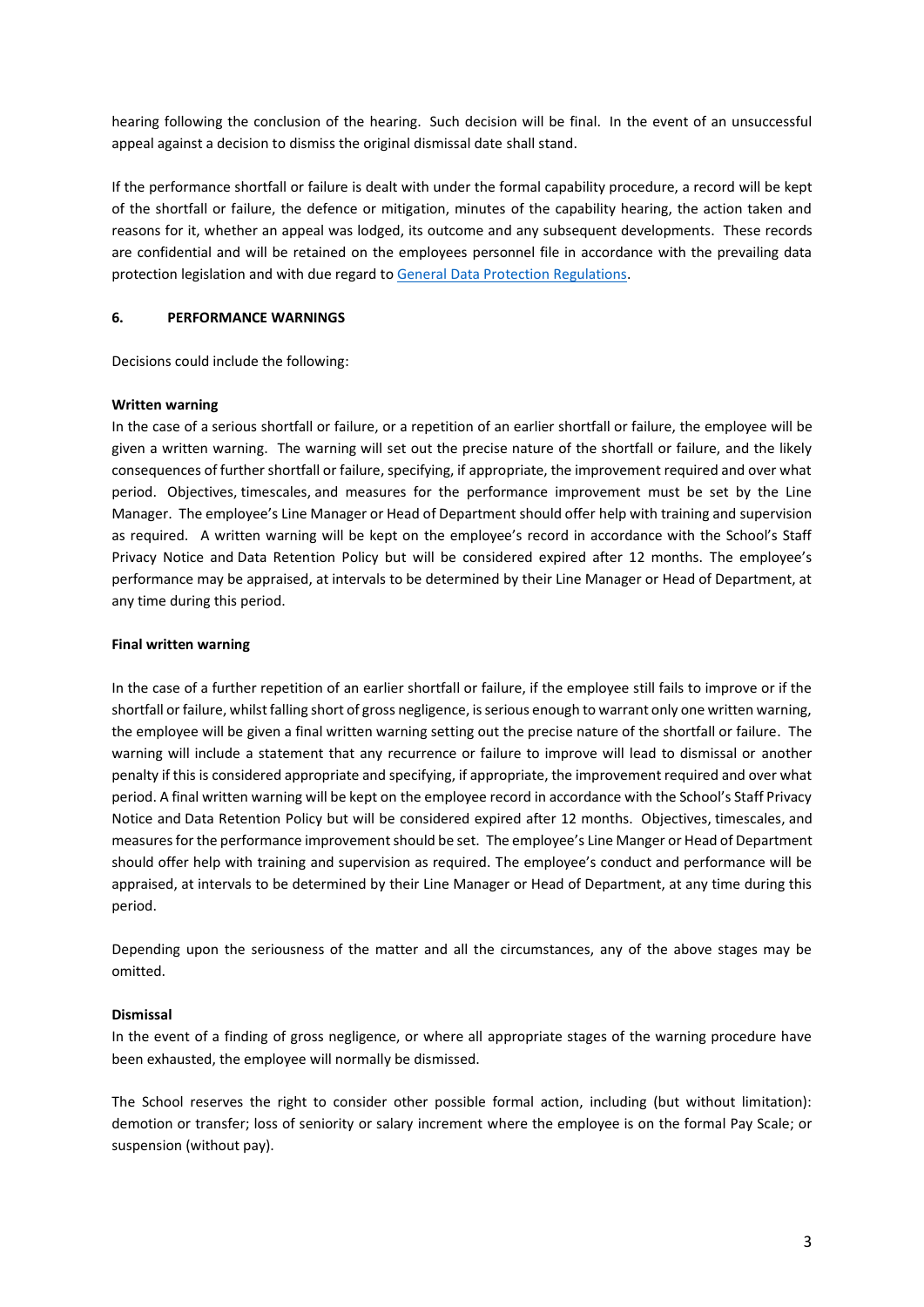If the employee is dismissed, they will be provided with a written statement detailing the full extent of the issues that have led to the dismissal, the date upon which employment will terminate and the right of appeal.

# **7. EXAMPLES**

The following are non-exhaustive and non-exclusive examples of the types of issues that may be considered performance shortfalls or failures, which will normally lead to action being taken.

**Minor offences** (likely to result in an informal oral warning)

• Occasional poor job performance involving sub-standard work or application.

**Serious offences** (may result in a written or final written warning)

- Consistent poor performance or application.
- Failure to improve performance following an appraisal meeting or performance review within the timescale specified at such a meeting or review.
- Failure to perform duties or responsibilities to an acceptable standard for reasons which, it is considered, are within the employee's ability.

The employee should be made aware that if there is no adequate improvement following the issue of warnings, such issues may result in dismissal.

#### **Capability and consistent performance offences** (possible dismissal with notice)

- Incapable of performing role, or unsuitable to perform role or main job functions/duties, as set out in job description and which could not be rectified by training or coaching if such options were possible.
- Consistent failure or unable to improve performance to required or reasonable standards or to the level of other members of staff carrying out the same, similar, or equivalent work.
- The employee is unable satisfactorily to do, or does not have the qualifications, aptitude, attitude and/or ability for, the job.

**Gross negligence** (dismissal without notice)

• In the most serious cases of gross negligence, normally (but not necessarily) resulting in significant financial loss or loss of reputation to the School, where our continued trust and confidence in the employee has been destroyed as a result, dismissal may be without notice or payment in lieu of notice.

## **8. DISABILITIES**

Consideration will be given to whether poor performance may be related to a disability and, if so, whether there are reasonable adjustments that could be made to an employee's working arrangements, including changing their duties or providing additional equipment or training. We may also consider adjusting this procedure in appropriate cases.

#### **9. LONG-TERM SICKNESS ABSENCE**

Where an employee's underperformance is as a result of long-term sickness absence and the employee has more than 2 years' service, then the School will seek medical advice from the employee's doctor or other medical adviser, or may refer the employee to an Occupational Health Adviser to provide the School with suitable advice as to the long-term outlook, prior to making a decision about an employee's ongoing employment. The School will also consider whether there are any reasonable adjustments which can be made to assist the employee to